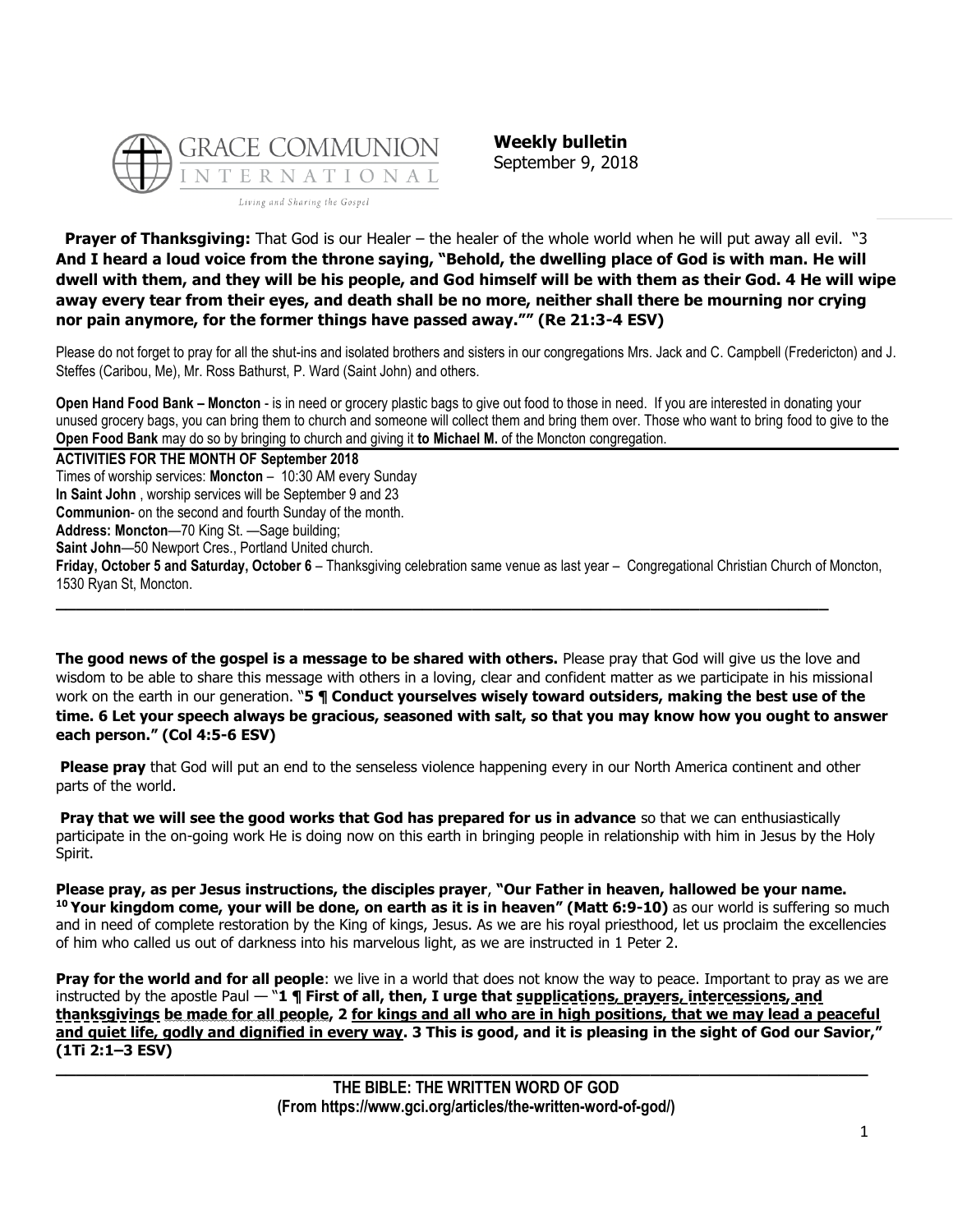How do we know who Jesus is, or what he taught? How do we know when a teaching is false? Where is the authority for sound doctrine and right living? The Bible is the inspired and infallible record of what God wants us to know and do.

## **A witness to Jesus**

Perhaps you've heard about the "Jesus Seminar," a group of scholars in the 1990s who claimed that Jesus didn't say most of the things the Bible says he did.[1] Or perhaps you've heard of other scholars who say that the Bible is a collection of contradictions and myths.

Many well-educated people dismiss the Bible. Many other equally educated people believe it is a trustworthy record of what God has done and said. If we cannot trust what the Bible says about Jesus, for example, then we will know almost nothing about him. Do we have good reason to trust the biblical reports about Jesus? Yes – they were written within a few decades of Jesus' death, when eyewitnesses were still alive. Jewish disciples often memorized the words of their teachers, so it is possible that Jesus' disciples preserved his teachings accurately. We have no evidence that they invented sayings to deal with early church concerns, such as circumcision. This suggests that they are reliable reports of what Jesus taught.

We can also be confident that the manuscripts were well preserved. We have some copies from the fourth century, and smaller sections from the second century. This is better than all other ancient books. (The oldest copy of Virgil's *Aeneid*was copied 350 years after Virgil died; of Plato, 1,300 years.) The manuscripts show that the Bible was copied carefully, and we have a reliable text.

## **Jesus' witness to Scripture**

Jesus was willing to argue with the Pharisees on many issues, but he did not seem to argue with their view of the Scriptures. Although Jesus disagreed on interpretations and traditions, he apparently agreed with other Jewish leaders that the Scriptures were authoritative for faith and practice.

Jesus expected every word in Scripture to be fulfilled [\(Matthew 5:17-18;](http://biblia.com/bible/niv/Matt%205.17-18) [Mark 14:49\)](http://biblia.com/bible/niv/Mark%2014.49). He quoted Scripture to prove his points (Matthew [9:13;](http://biblia.com/bible/niv/Matt%209.13) [22:31;](http://biblia.com/bible/niv/Matthew%2022.31) [26:24;](http://biblia.com/bible/niv/Matthew%2026.24) [26:31;](http://biblia.com/bible/niv/Matthew%2026.31) [John 10:34\)](http://biblia.com/bible/niv/John%2010.34); he rebuked people for not reading Scripture carefully enough [\(Matthew 22:29;](http://biblia.com/bible/niv/Matt%2022.29) [Luke 24:25;](http://biblia.com/bible/niv/Luke%2024.25) [John](http://biblia.com/bible/niv/John%205.39)  [5:39\)](http://biblia.com/bible/niv/John%205.39). He referred to Old Testament people and events without any hint that they were not real.

Scripture had the authority of God behind it. When Jesus answered Satan's temptations, he said, "It is written" ([Matthew 4:4-10\)](http://biblia.com/bible/niv/Matt%204.4-10). The fact that something was written in Scripture meant, for Jesus, that it was an indisputable authority. The words of David were inspired by the Holy Spirit [\(Mark 12:36](http://biblia.com/bible/niv/Mark%2012.36)); a prophecy was given "through" Daniel ([Matthew 24:15\)](http://biblia.com/bible/niv/Matt%2024.15) because its real origin was God.

Jesus said that the Creator said: "A man will leave his father and mother and be united to his wife" ([Matthew 19:4-5,](http://biblia.com/bible/niv/Matt%2019.4-5) quoting in Genesis  $2:24$ ). However, Genesis does not describe this verse as the words of God. Jesus could say that God said it because it was in Scripture. He believed that God is the ultimate author of all of Scripture.

The evidence throughout the Gospels is that Jesus viewed Scripture as reliable and trustworthy. As he reminded the Jewish leaders, "Scripture cannot be broken" ([John 10:35\)](http://biblia.com/bible/niv/John%2010.35). Jesus expected it to be valid; he even upheld the validity of old covenant commands while the old covenant was still in force [\(Matthew 8:4;](http://biblia.com/bible/niv/Matt%208.4) [23:23\)](http://biblia.com/bible/niv/Matthew%2023.23).

Witness of the apostles

The apostles, like their teacher, considered Scripture authoritative. They quoted it repeatedly, often as proof of an argument. The sayings of Scripture are treated as words of God. Scripture is even personalized as the God who spoke to Abraham and Pharaoh [\(Romans 9:17;](http://biblia.com/bible/niv/Rom%209.17) [Galatians 3:8\)](http://biblia.com/bible/niv/Gal%203.8). What David, Isaiah or Jeremiah wrote was actually from God, and therefore certain [\(Acts](http://biblia.com/bible/niv/Acts%201.16) 

[1:16;](http://biblia.com/bible/niv/Acts%201.16) [4:25;](http://biblia.com/bible/niv/Acts%204.25) [13:35;](http://biblia.com/bible/niv/Acts%2013.35) [28:25;](http://biblia.com/bible/niv/Acts%2028.25) [Hebrews 1:6-10;](http://biblia.com/bible/niv/Heb%201.6-10) [10:15\)](http://biblia.com/bible/niv/Hebrews%2010.15). The law of Moses is assumed to reflect the mind of God [\(1 Corinthians 9:9\)](http://biblia.com/bible/niv/1%20Cor%209.9). The real author of Scripture is God [\(1 Corinthians 6:16;](http://biblia.com/bible/niv/1%20Cor%206.16) [Romans 9:25\)](http://biblia.com/bible/niv/Rom%209.25).

Paul called the Scriptures "the very words of God" ([Romans 3:2](http://biblia.com/bible/niv/Rom%203.2)). Peter says that the prophets "spoke from God as they were carried along by the Holy Spirit" ([2 Peter 1:20](http://biblia.com/bible/niv/2%20Pet%201.20)). The prophets didn't make it up – God inspired them, and he is the real origin of their words. They often wrote, "the word of the Lord came…" or "Thus says the Lord…"

Paul also told Timothy that "all Scripture is God-breathed and is useful for teaching, rebuking, correcting and training in righteousness" [\(2 Timothy 3:16\)](http://biblia.com/bible/niv/2%20Tim%203.16). It is as if God spoke his message through the biblical writers.

However, we must not read into this our modern ideas of what "God-breathed" has to mean. We must remember that Paul said this about the Greek Septuagint *translation* (the Scriptures that Timothy had known since childhood – verse 15), and this translation is in some places considerably different than the Hebrew original. Paul used this translation as the inspired word of God without meaning that it was a perfect text. Despite its translation discrepancies, it is God-breathed and able to make people "wise for salvation through faith in Christ Jesus" and it is still able to equip believers "for every good work" (verse 17).

## **Imperfect communication**

The original word of God is perfect, and God is able to cause people to state it accurately, to preserve it accurately and (to complete the communication) cause us to understand it correctly. But God has not done all this. Our copies have grammatical errors, copyist errors, and (far more significantly) humans always make errors in receiving the message. There is "noise" that prevents us from hearing perfectly the message that God inspired to be written in Scripture. Nevertheless, God uses Scripture to speak to us today.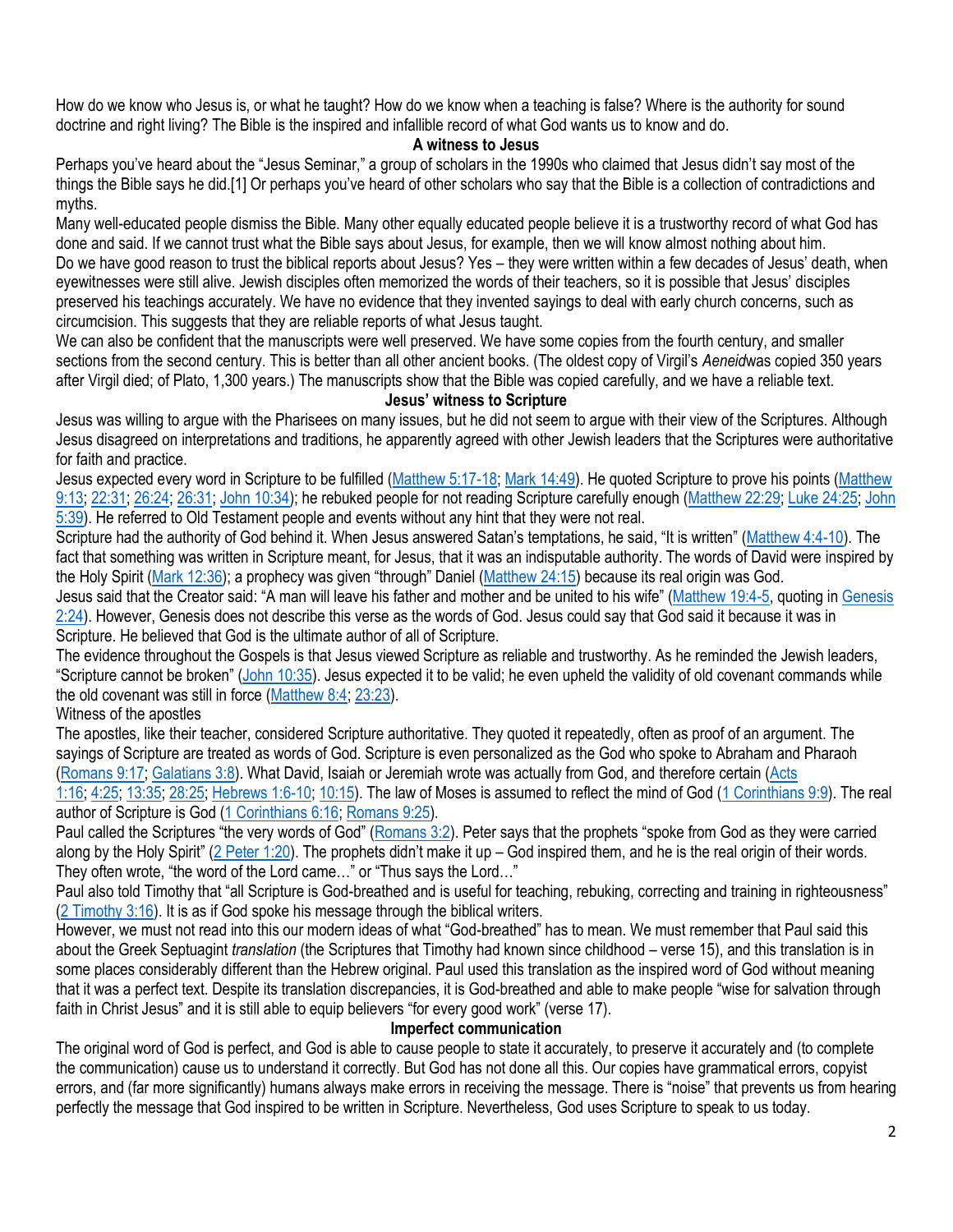Despite the "noise" that puts human mistakes between God and us, the purpose of Scripture is accomplished: to tell us about salvation and about right behavior. God accomplishes his purpose in Scripture: he communicates his word to us with enough clarity that we can be saved and we can learn what he wants us to do.

Scripture, even in a translation, is accurate for its purpose. But we would be wrong to expect more from it than God intended. He is not teaching us astronomy or science. The numbers in Scripture are not always mathematically precise by today's standards. We must look at Scripture for its purpose, not for minor details.

For example, in [Acts 21:11,](http://biblia.com/bible/niv/Acts%2021.11) Agabus was inspired to say that the Jews would bind Paul and hand him over to the Gentiles. Some people might assume that Agabus was specifying who would tie Paul up, and what they would do with him. But as it turns out, Paul was actually rescued by the Gentiles and bound by the Gentiles (21:30-33).

Is this a contradiction? Technically, yes. The prediction was true in principle, but not in the details. When Luke wrote this, he could have easily doctored the prediction to fit the result, but he was willing to let the differences be seen. He did not think that people should expect precision in such details. This should warn us about expecting precision in all the details of Scripture.

We need to focus on the main point of the message. Similarly, Paul made a mistake when he wrote [1 Corinthians 1:14](http://biblia.com/bible/niv/1%20Cor%201.14)– a mistake he corrected in verse 16. The inspired Scriptures contain both the mistake and the correction.

We accept the testimony of church history, that Christians through the centuries have found the Bible useful for faith and practice. This book tells us who God is, what he did for us, and how we should respond. Tradition also tells us which books are in the biblical canon. We trust that God guided the process so that the end result accomplishes his purpose.No one can prove that all of the Bible is true.

They may show that a particular prophecy came true, but they cannot show that the entire Bible has the same validity. This is based more on faith. We see the historical evidence that Jesus and the apostles accepted the Old Testament as the word of God. The biblical Jesus is the only one we have; other ideas are based on guesswork, not new evidence. We accept the teaching of Jesus that the Holy Spirit would guide the disciples into more truth. We accept the claim of Paul that he wrote with divine authority. We accept that the Bible reveals to us who God is and how we may have fellowship with him.

Our experience also testifies to the accuracy of Scripture. This is the book that has the honesty to tell us about our own sinfulness, and the grace to offer us a cleansed conscience. It gives us moral strength not through rules and commands, but in an unexpected way – through grace and the ignominious death of our Creator.

The Bible testifies to the love, joy and peace we may have through faith – feelings that are, just as the Bible describes, beyond our ability to put into words [\(Ephesians 3:19;](https://biblia.com/bible/niv/Eph%203.19) [1 Peter 1:8;](https://biblia.com/bible/niv/1%20Pet%201.8) [Philippians 4:7\)](https://biblia.com/bible/niv/Phil%204.7). This book gives us meaning and purpose in life by telling us of divine creation and redemption. These aspects of biblical authority cannot be proven to skeptics, but they help verify the Scriptures that tell us these things that we experience.

The Bible does not sugar-coat its heroes, and this also helps us accept it as honest. It tells us about the failings of Abraham, Moses, David, the nation of Israel, and the disciples. The Bible is a word that bears witness to a more authoritative Word, the Word made flesh, and the good news of God's grace.

The Bible is not simplistic; it does not take the easy way out. The New Testament claims both continuity and discontinuity with the old covenant. It would be simpler to eliminate one or the other, but it is more challenging to have both. Likewise, Jesus is presented as both human and divine, a combination that does not fit well into Hebrew, Greek or modern thought. This complexity was not created through ignorance of the philosophical problems, but in spite of them.

The Bible is a challenging book, not likely to be the result of fishermen attempting a fraud or trying to make sense of hallucinations. The evidence for Jesus' resurrection gives additional weight to the book that announces such a phenomenal event. It gives additional weight to the testimony of the disciples as to who Jesus was and to the unexpected logic of conquering death through the death of the Author of Life [\(Acts 3:15\)](https://biblia.com/bible/niv/Acts%203.15).

Repeatedly, the Bible challenges our thinking about God, ourselves, life, right and wrong. It commands respect by conveying truths to us we do not obtain elsewhere. Just as the proof of the pudding is in the eating, the proof of the Bible is in its application to our lives. The testimony of Scripture, of tradition, of personal experience and reason all support the authority of the Bible. The fact that it is able to speak across cultures, to address situations that never existed when it was written, is also a testimony to its abiding authority. The proof of the Bible is conveyed to believers as the Holy Spirit uses it to change their hearts and lives.

## **Inerrancy and infallibility**

Some evangelical Christians believe that Christians should call the Bible inerrant; others prefer to call the Bible infallible. Although in normal usage these words mean practically the same thing, in Christian theology they are used for different concepts.

*Inerrant* generally means without error in theology, history or science. *Infallible* (sometimes called limited inerrancy) refers to doctrine; it does not insist on scientific and historical accuracy, since those are outside of the Bible's purpose.

We use the less-specific word, *infallible.* On that we can all agree, since people who believe in inerrancy also believe that the Bible does not fail in its purpose, which is to teach us about salvation and Christian life.

John Stott, who accepts inerrancy, nevertheless lists "five reasons why the word *inerrancy* makes me uncomfortable":